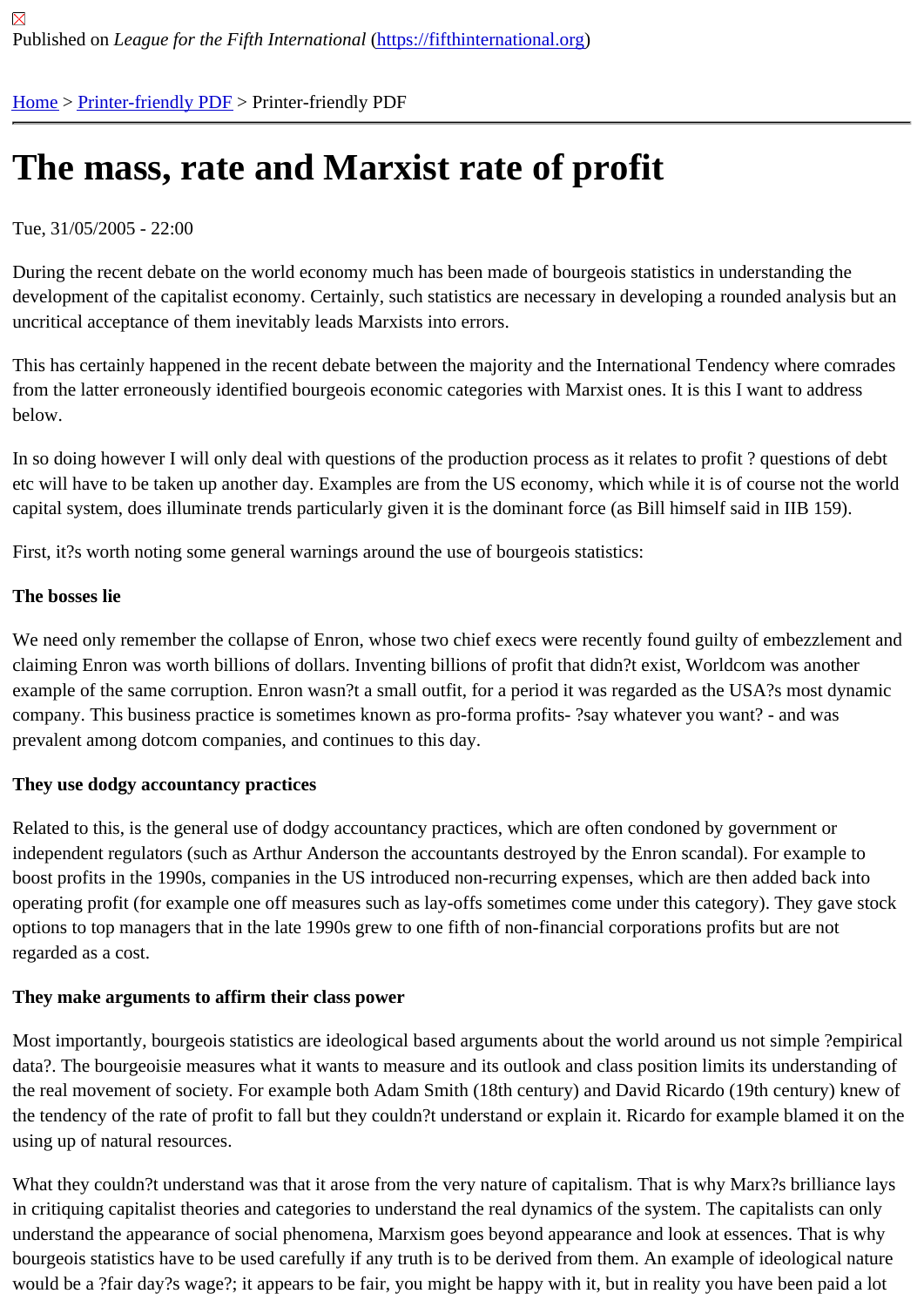less than you produced.

# **Bourgeois measures for profit**

There is another, more pertinent, example of the ideological nature of statistics: the varying bourgeois measures of profit. The capitalists have several measure of using profit rates: pre tax and post tax, with or without inventories, with or without depreciation, total disposable profit, profits from current production and so on.

And they can all give different figures. Here are some examples in percentages of corporate profits from the US

2004 2005 Profits before tax 13 35.8 Profits after tax 11.3 9.4

Before Bill, Keith H or any other member of the faction gets too excited about the 2005 pre tax profits, the BEA puts the huge increase down to the Job Creation Act 2002 and the Jobs and Growth Tax Relief Act 2003, which again shows the effect of legislation on capitalist profits.

The BEA said discounting that amount of pre-tax profits, which accrued from the new Acts then pre tax profits, would have been inline with profits from current production (again, another category) a jump of about 3 percentage points (about 20-25 per cent increase).

These figures show the economy going in opposing directions and large differences with post tax falling. It is difficult to base a perspective on two-years? profit figures. Also most of the figures (apart from the 35 per cent) are lower that figures in the mid 1990s and far lower than anything in the 1960s.

#### **Problems calculating rate and mass of profits**

We have seen how the bourgeoisie has several measures of profit, but they also include sources of surpluses that Marxists would discount.

For example, Marx states that transportation does not create surplus but is a claim on that of productive labour. So for example, the profits of Royal Mail are, if you want, the deferred profits of other companies and/or individuals. There are also debates about sections of government workers creating surplus as generally state workers are unproductive labour. However, with increases in privatisation this may well change with private companies seeking profits from, for example, the British National Health Service.

The safest way to calculate would be to use pre-tax profits but even here care must be taken as this category includes elements such as rents, shareholders dividends and even what the capitalists pay themselves, which are often not thought of as profits.

So for example if you wanted to calculate the percentage share of the mass of profit as part of total income you could use several methods, here are two:

1) Either pre-tax profits divided by National Income; or

2) Retained profits (that which accrues to the capitalist after they have paid out everything) plus shareholders dividends plus depreciation of stock plus inventories, rents, interest and so on divided by National Income.

As an aside, I once saw someone calculate the rate of profit using pre tax profits plus rents, interests, shareholders dividends etc. Suffice to say global capitalism was in a stellar boom. Their defence was that Marx divided surplus product into profit, rent and interest. They obviously did not know what bourgeois statistics measure.

#### **Marxism and the rate of profit**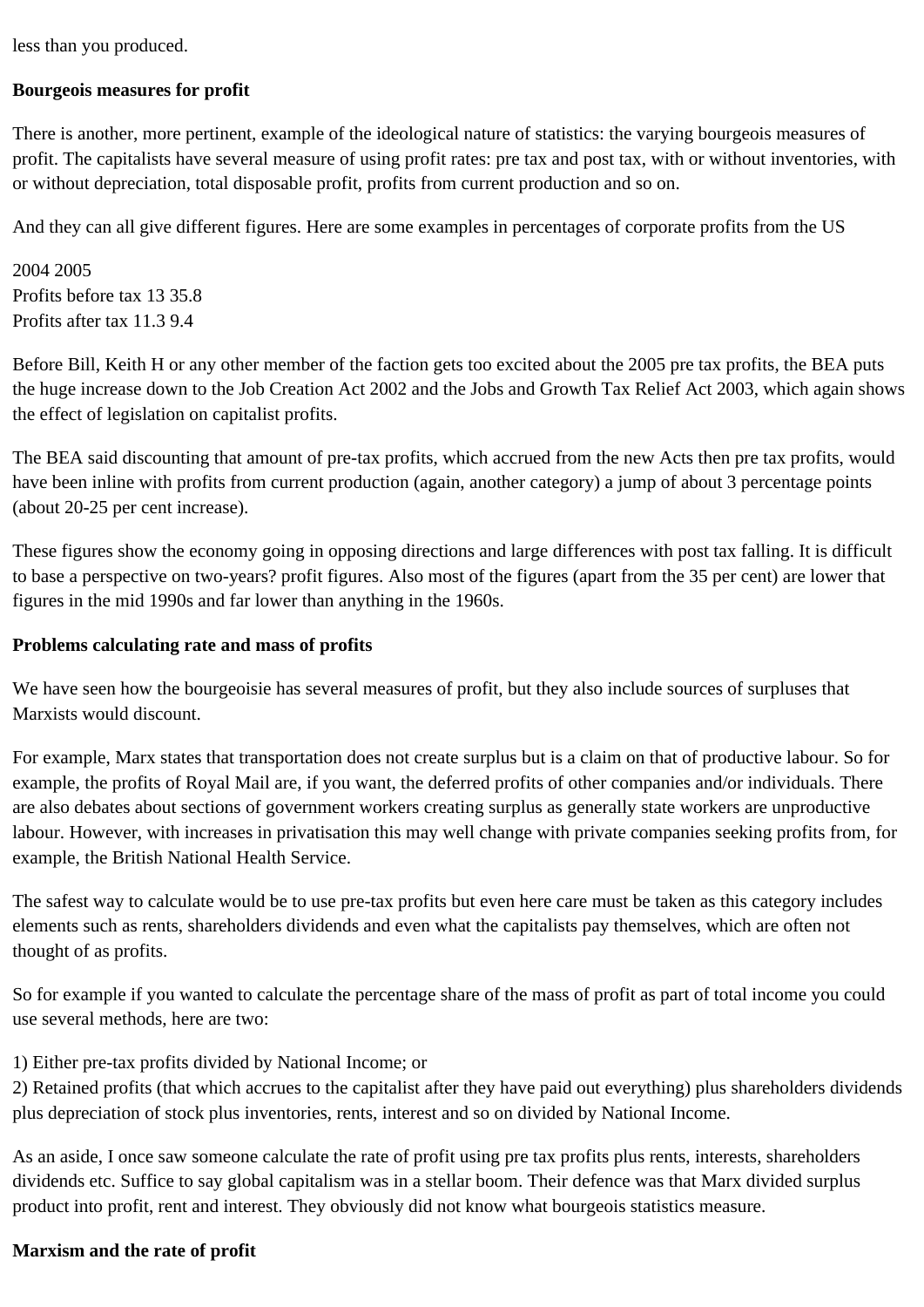For Marx, profit is surplus derived from labour (ie it is the difference between what the labourer is paid and what s/he produces), the mass of profit is the mass of surplus which has been realised (ie the commodities have been sold for money capital) and the rate of profit is the mass divided by the total of constant and variable capital.

Mass and rate therefore measure to different but connected things.

Both the Faction Perspectives (FP) and Bill have made much play with the increase in the mass of profits as somehow proof of the buoyancy of profit rates in the Marxist sense.

The FP even goes as far as saying that profit as a share of GDP is at a 75-year high in the US, which contradicts what nearly everyone else says and I can find no empirical data to support it.

Bill?s latest contribution is more circumspect only arguing that ?profit rates have been rising across the imperialist nations? and provides a very fetching diagram from The Economist showing profit as a percentage of GDP at 14 per cent in 2004, which is higher than at any period since 1980.

There is an implication in both documents that a growing mass of profit is equated with a rise in the rate of profit. But both Bill and the FP are confusing mass of profit with profit rate.

Bill states in his ?Why Michael?s still wrong on the world economy? (IIB 159) that: ?He (Michael) wants us to believe that there is a no rise in profit rates but only a rise in profit share. That there is an increase in the mass of profits but not their rate. Surplus value has risen but profit has not.? (page 37)

However, Michael is clearly correct. The reason being that for Marx the two categories measure different things. I use no less an authority than Marx himself.

In Capital Marx?s uses the following abstraction to demonstrate this. Here  $C = constant$  capital (machines etc),  $V =$ variable capital or labour, and P is the profit rate. Marx assumes that the worker produces the same for himself/herself as he does for the capitalist (ie the rate of exploitation is 100 per cent).

If  $c = 50$ , and  $v = 100$ , then  $p$ ? = 100/150 = 662/3%;  $c = 100$ , and  $v = 100$ , then  $p$ ? = 100/200 = 50%;  $c = 200$ , and  $v = 100$ , then  $p$ ? = 100/300 = 331/3%;  $c = 300$ , and  $v = 100$ , then  $p$ ? = 100/400 = 25%;  $c = 400$ , and  $v = 100$ , then  $p$ ? = 100/500 = 20%.1

(chapter 13, vol 3 of capital)

The amount of total capital (machinery plus labour) has risen, the amount of surplus (100) has stayed the same and the rate of profit has declined. These are very simplified schemas but what they show (and there are many more in Capital and elsewhere) that there can be a rise in the mass of profit and a decline in the rate of profit.

We need more than a graph from the Economist or an assertion of ?75-year highs in the mass of profit? to prove that the profit rate (in the Marxist sense and nor GDP rates) has been re-established at a higher level.

To further show the differences between the two measures here are two sets of percentage figures from Fred Moseley, who has been part of the debate on the profit rate in the US. Moseley attempts to calculate the rate and mass of profit using Marxist categories (see his articles for his method):

65 70 75 80 85 90 95 00 profit rate 24 17 12 10 13 14 15 16 share of profit 21 15 16 17 15 16 18 14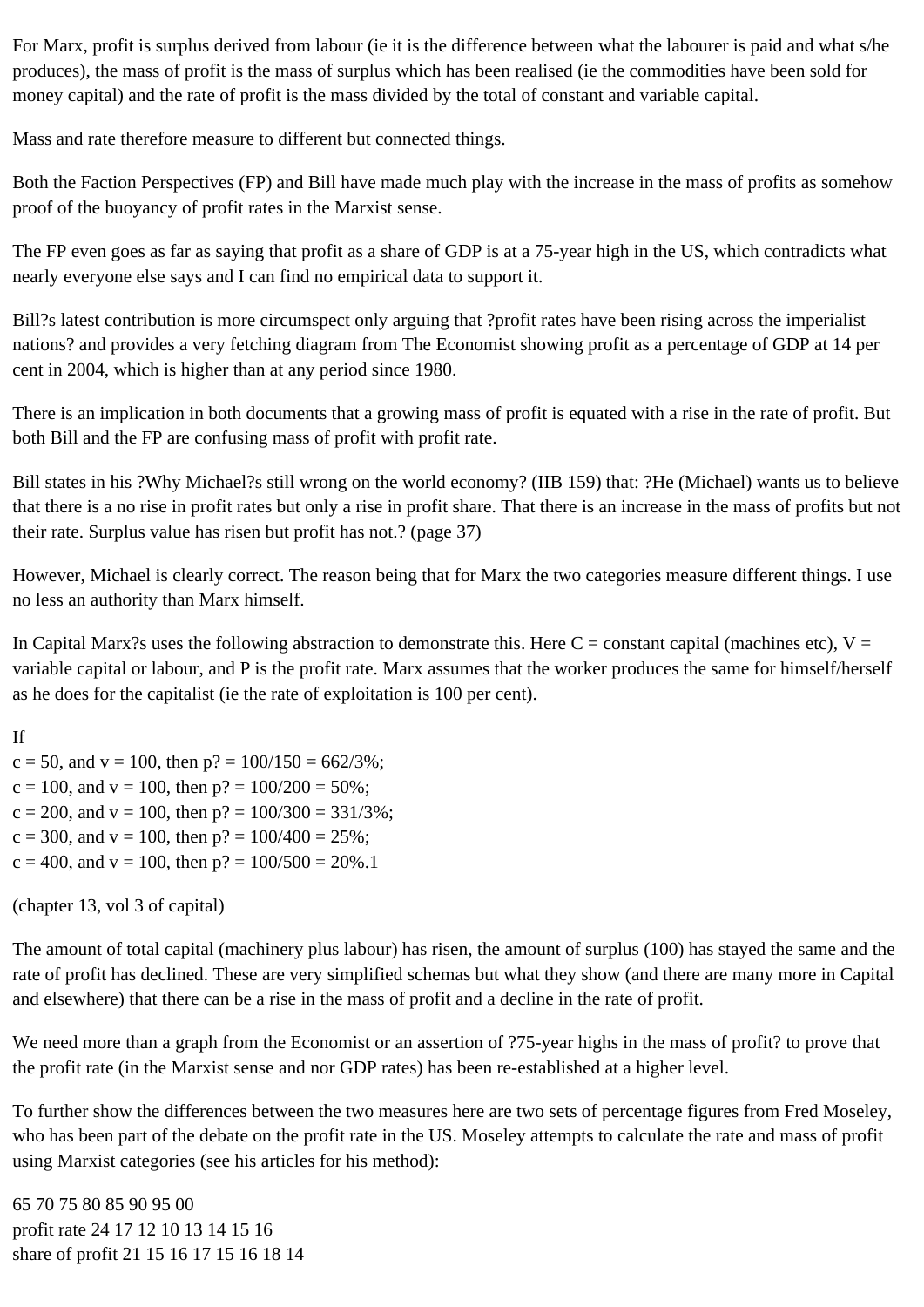For example, 1975-80 was a low point for the rate of profit in the US but the share of profit (non financial corporate sector as share of total output) was higher than in 2000-1. Likewise an increase in rate of profit in the mid to late 1990s was accompanied by a decline in the share of profit. Because I used 5-year intervals, I should make comrades aware that the rate of profit in 1996 was 19 per cent and fell to 16 in 2000 (about a 15 per cent drop).

Furthermore, he points out that the rate of profit declines from 1947-77 by 47 per cent while the rate of surplus (the ratio of surplus value to labour value) increased by 17 per cent.

In fact, the mass and rate of profit generally have an inverse relationship. What happens is that at the outset of the period (and only at the outset after a destruction of capital ie a crisis or war) the rate will re-establish itself at a higher rate and the mass will grow, but quickly as the period develops the mass will continue to grow while the rate of profit will decline until there is mass of capital (over-accumulation) unable to be valorised i.e. unable to be invested if surplus, sold if products, used for production if machines. The result is a collapse of both mass and rate of profit precipitating a crisis.

This is the dialectical understanding of the beginning, development and decay of contradictions which can either become a falling away of the various parts into absolute opposition and destruction, or a synthesis at a higher level.

Marx is very specific about the contradictory nature of this aspect of capitalist development i.e. the inverse relation between mass and rate of profit:

"We have shown how the same causes that bring about a tendency for the rate of profit to fall necessitate an accelerated accumulation of capital and, consequently, an increase in the total mass of the surplus labour (surplus value, profit) appropriated by it? (Capital Vol. 3 p.224-5)

Marx referred to the law as a ?double-edged law of a decrease in the rate of profit and a simultaneous increase in the absolute mass of profit arising from the same causes.? (vol 3 p.220).

He is actually excoriating about the vulgar economists pointing ?self-consolingly to the increasing mass of profit? (Vol 3 p223) while the TRPF ?hangs ominously over bourgeois production?. He goes further: ?What deliberate falsifications some people resort in their calculations to spirit away the possibility of an increase in the mass of profit simultaneous with a decrease in the rate of profit.? (chapter 13, vol 3)

The key point is that rather than prove the health of the capitalist economy the increase in the mass of profit often hides its weakness.

What is the importance of this? It is that the tendency for the rate of profit to fall (TRPF) is the key to an understanding of the decline of capitalism and its crisis-ridden nature.

There is a constant drive for capitalists to introduce new machinery etc to gain short-term gains in surplus. In the medium term, new machinery is generalised throughout the industry but at the expense of labour, which is laid off because of the new technique. The result is an increase in constant capital over that of variable capital and so a rise in the organic composition of capital. It is this, which underpins the TRPF because only labour can produce surplus value (constant capital can only pass on to a commodity part of the labour value already embodied in it). If more machinery is replacing labour then over time the profit rate will fall as we saw with our earlier schema from Capital.

The relationship between constant capital and variable capital is called the Organic Composition of Capital (OCC) and it is measured in value not in fixed quantities. It is this that underpins the TRPF as a rising OCC represents a rise in the magnitude of constant capital in relation to labour and so will generally lead to a fall in the rate of profit.

# **Faction Perspective use of the OCC**

Para 40 of the Faction Perspectives (FP) states that the global labour force has grown since the downfall of Stalinism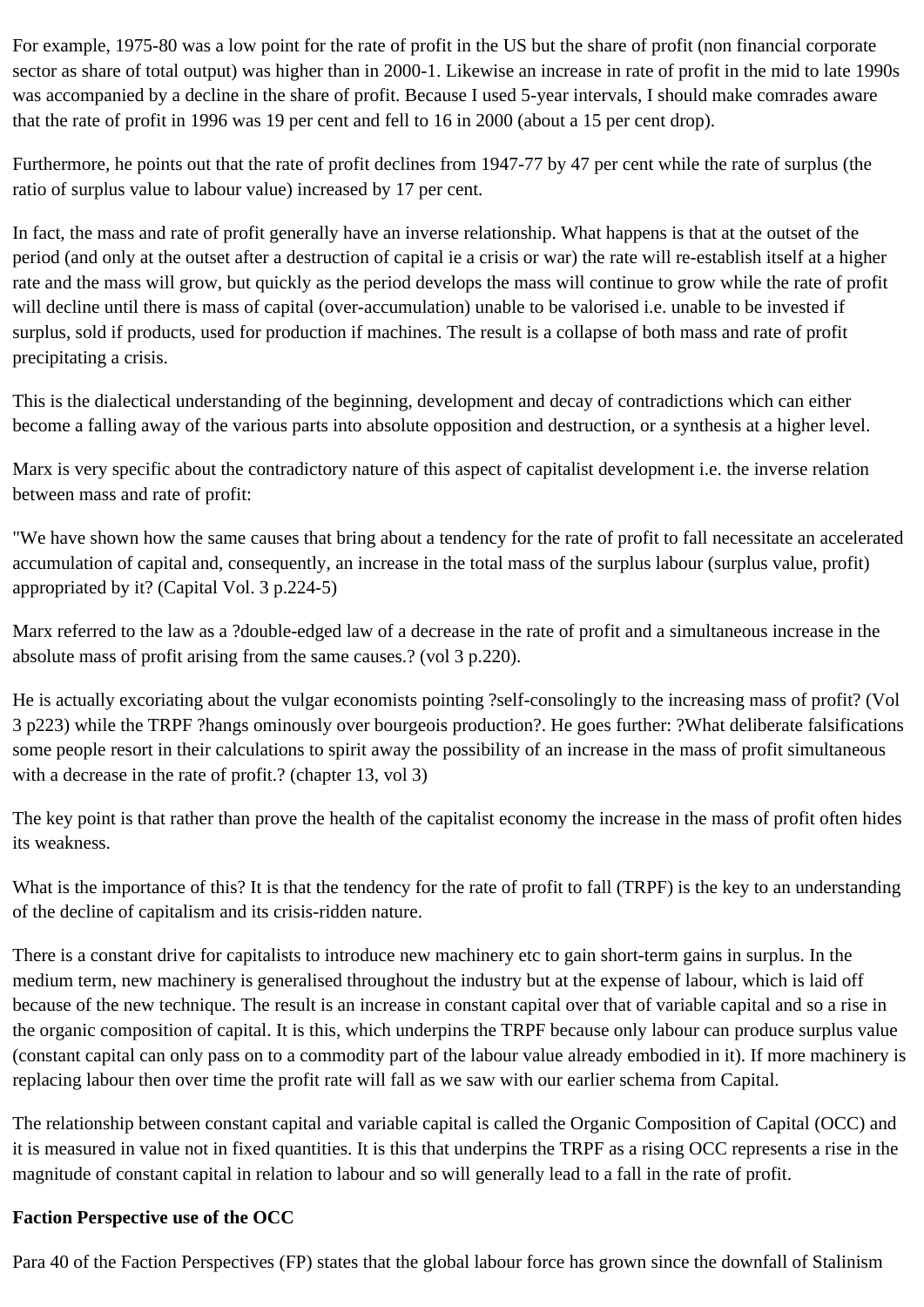from 1.4bn to 2.9bn, which has lowered ?the OCC by 55%-60% according to the OECD, raised the profit rate and had a depressive effect on wages.? This is a bold claim and one that doesn?t stand up.

First, we are presented with the remarkable fact the OECD is now using Marxist categories to understand the world. Maybe some centrist group has decided on a new entrism sui generis tactic or that the OECD is merely returning the praise heaped on it by some Marxists for its data!

I googled for weeks to find such a figure. the best I could come up with was an article in an email newsletter called The Globalist (June 2005) by a Harvard professor called Richard Freemen. Freemen makes the same argument, that the capital labour ratio has fallen by 55%-60%. Whether Freemen is connected to the OECD I don?t know but I will take his article as a source of the same analysis.

Freemen is actually far more circumspect than the FP. Yes, he does talk about how the huge influx will (note the use of the verb ?will?) undermine wages, open up new areas to the market and lead to cheaper products. He is also aware that the global economy is facing a ?more formidable transition than that associated with the recovery of Europe and Japan after WWII?. He also points to growing inequality in China and Japan. All this is far more balanced then the FP, which leaves us to ask why these correctives are left out of the FP?s consideration of the OCC?

Freemen also understands the nature of the capital labour ratio far better than the FP authors. He writes: ?If and when Russia gets its economic act together labour market pressures on educated and skilled workers will grow.? Note that with the ?if and when?, Freemen is being conditional. He knows that this extra 1.4 bn workers are potential not actual.

One only has to examine the figures to know this: China 700m (labour force 300m) Russia 240m (labour force nearer 80m). The capital labour ratio therefore is about potential workers compared with a static amount of capital, rather than the OOC that is a measure of constant and variable capital i.e. a real living dynamic relationship of production for surplus. Freemen knows the limits of his own category, why don?t the FP authors?

The logical errors continue once you examine how all these potential workers are to brought into capitalist production. Are the capitalists going to magically create factories, machines and raw material for these millions of workers to be employed in and to produce commodities. No, they will have to invest and so both constant and variable capital will rise and whether constant rises faster than variable will have to be investigated not simply asserted as the FP does.

Another article by Laura D?Andrea Taylor, dean of the London Business School, ?Behind the EU backlash? (Business Week July 2005) comments on Fremen?s article. D?Andrea Taylor correctly defines the capital labour ratio as ?the primary determinant of worker productivity and pay? but makes no mention of the value relationship between capital and labour. She goes on to say that most of this new labour will go into the expanding service sector (which according to latest figures from the EU accounts for more than 70 per cent of European jobs) quote Mckinsey?s Global Institute estimate that only 11 per cent of 1.46bn service jobs in the world could be performed in foreign locations at anytime.

She says ?Capital defined as not just physical capital but also social capital, such as laws and culture, and human capital, such as education, language skills, and experience ? is not nearly as mobile across borders as commonly thought.? Obviously, the dean of the London Business School understands this better than the FP.

Even empirically the FP is wrong. There is evidence that the capital labour ratio is rising in Europe, because of ageing working and despite immigration, and Japan where the population is ageing but immigration is negligible. Stats from the BEA has it rising in the US at 2.7 per cent for most of this decade (there is a recent fall in the past two years but I want to come to that later.) Therefore, the capital labour ratio, as used by the FP, is the wrong bourgeois category as an approximation to the OCC.

Most Marxists will use two measures: the capital intensity ratio (capital use to hours) and output per a unit of capital. However, again it is not easy to separate out these ratios from other factors. The capital intensity ratio for the US is included along with multi factor productivity growth and shifts in labour composition within the category of labour productivity. Again, using BLS statistics there does appear to be an increase in capital intensity from less than 1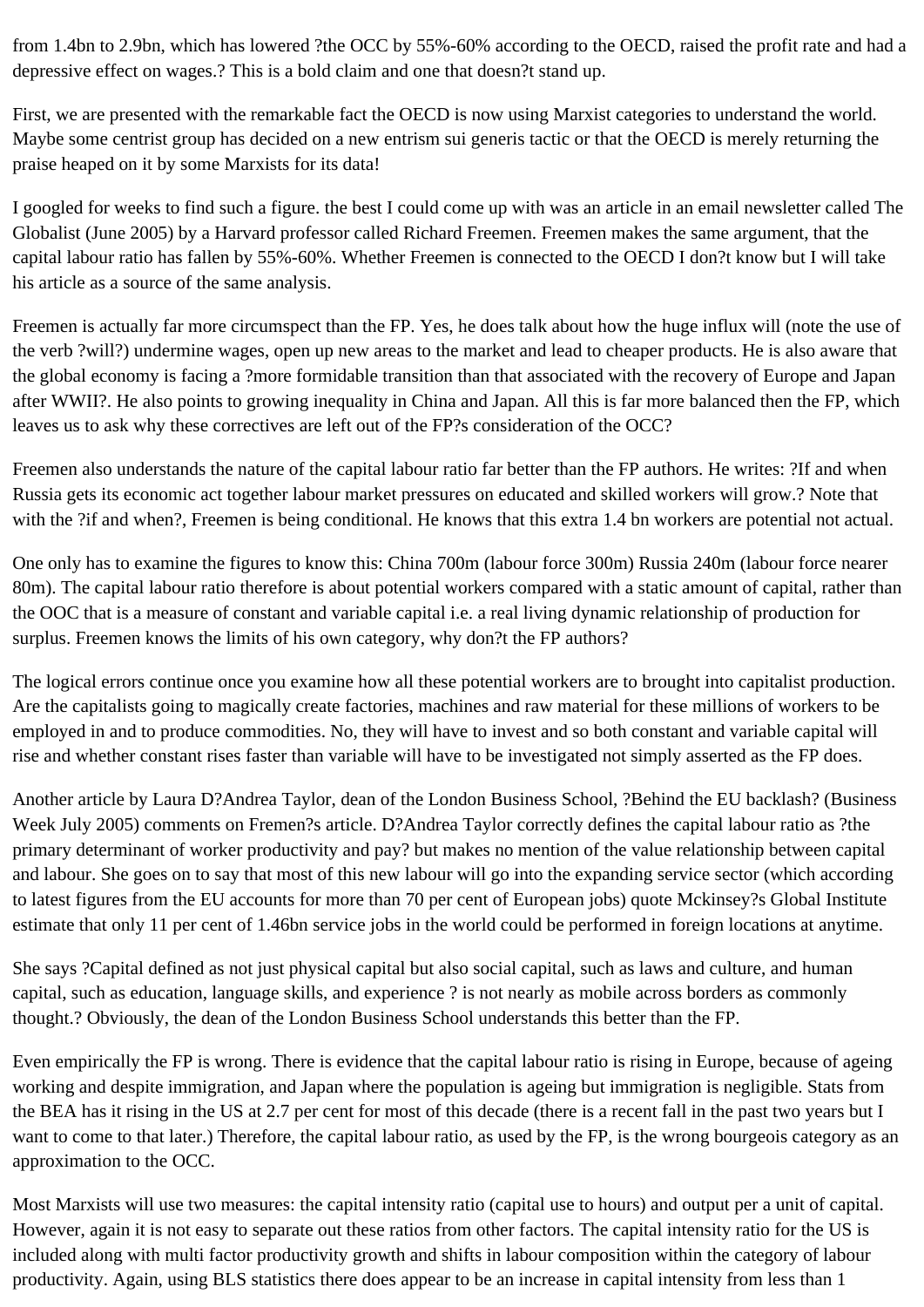percentage point in 2002-3 to 2003-4?s 2 percentage points (which would imply the OCC is rising by more than 50 per cent over two years). However, the ratio between capital intensity and shifts in labour composition is not know especially as there was a decline in investment during this period, which may have explained more use of capital.

The output per a unit of capital has an inverse relation to the OCC (i.e. when it falls the OCC rises) as it embodies the labour time in each unit. The most up to date figures for the US show an overall decline from 104.9 to 98.6 (2000=100) , which translates to a rise in the OCC. There are two upswings: from 102.9 in 1993 to 104.4 in 1994 and then a decline; and an upswing from 95.2 in 2003 to 98.6 in 2004.

This brings me to countervailing tendencies. Marx explained the tendency for the rate of profit to fall also faced countervailing tendencies including speed ups, longer days and the effects of new technology. There is a constant battle between the TRPF and the countervailing tendencies, otherwise capitalism would have already collapsed.

But some countervailing tendencies soon lose their force. For example, Faction members have pointed to the cheapening of commodities as something that negates the rise in the OCC. And in the short-term it can and does. But once the cheapening of commodities has become generalised and cheap capital and labour enter the production process anew then this particular countervailing tendency loses its vigour. This is a long quote but sums up well how the process of cheapening constant and variable capital still results in a lower rate of profit:

"No capitalist ever voluntarily introduces a new method of production, no matter how much more productive it may be, and how much it increases the rate of surplus value, so long as it reduces the rate of profit. Yet every such new method of production cheapens the commodities, hence the capitalist sells them originally above their prices of production, or perhaps above their value. He pockets the difference between their costs of production and the market prices of the same commodities produced at higher costs of production. He can do this because the average labour time required socially for the production of these latter commodities is higher than the labour time required for the new methods of production. His method of production stands above the social average. But competition makes it general and subject to the general law. There follows a fall in the rate of profit - perhaps first in this sphere of production, and eventually it achieves a balance with the rest - which is therefore wholly independent of the will of the capitalist.? (Capital Vol. 3 p.264-5)

?The fall in commodity-prices and the rise in the mass of profit on the augmented mass of these cheapened commodities is, in fact, but another expression for the law of the falling rate of profit attended by a simultaneously increasing mass of profit.?

On the ratios I examined regarding the US economy, it may well be that certain approximations to the OCC are showing short periods of countervailing tendencies. This would include 1993-5 and 2003-5, which would explain upswings in the rate of profit ? there is some evidence of more hours worked, lay-offs, and other such measures in the US economy from 2003.

However, let us be clear about this, I am only referring to temporary upswing or countervailing tendency. There is no evidence that the trend in the rise of the OCC has been lowered for any period other than a few years. The capital output ratio shows a rising OCC since WWII in the US of 30 per cent. In fact these countervailing tendencies are coming to the fore precisely in a period a general rise in the OCC and have so far been unable to reverse that trend.

# **A deeper look at some bourgeois statistics**

Before looking at what Marxists say about the rate of profit I will look at two bourgeois measures of US pre-tax profits rate and retained profits.

Pre tax profit rates as share of total income first, which is usually written profit over National Income and is the starting point ? but only the starting point ? for calculating the rate of profit.

96 97 98 99 00 01 02 03 04 05 10.7 10.5 9.5 9.4 8.7 7.8 8.3 9.6 10.3 13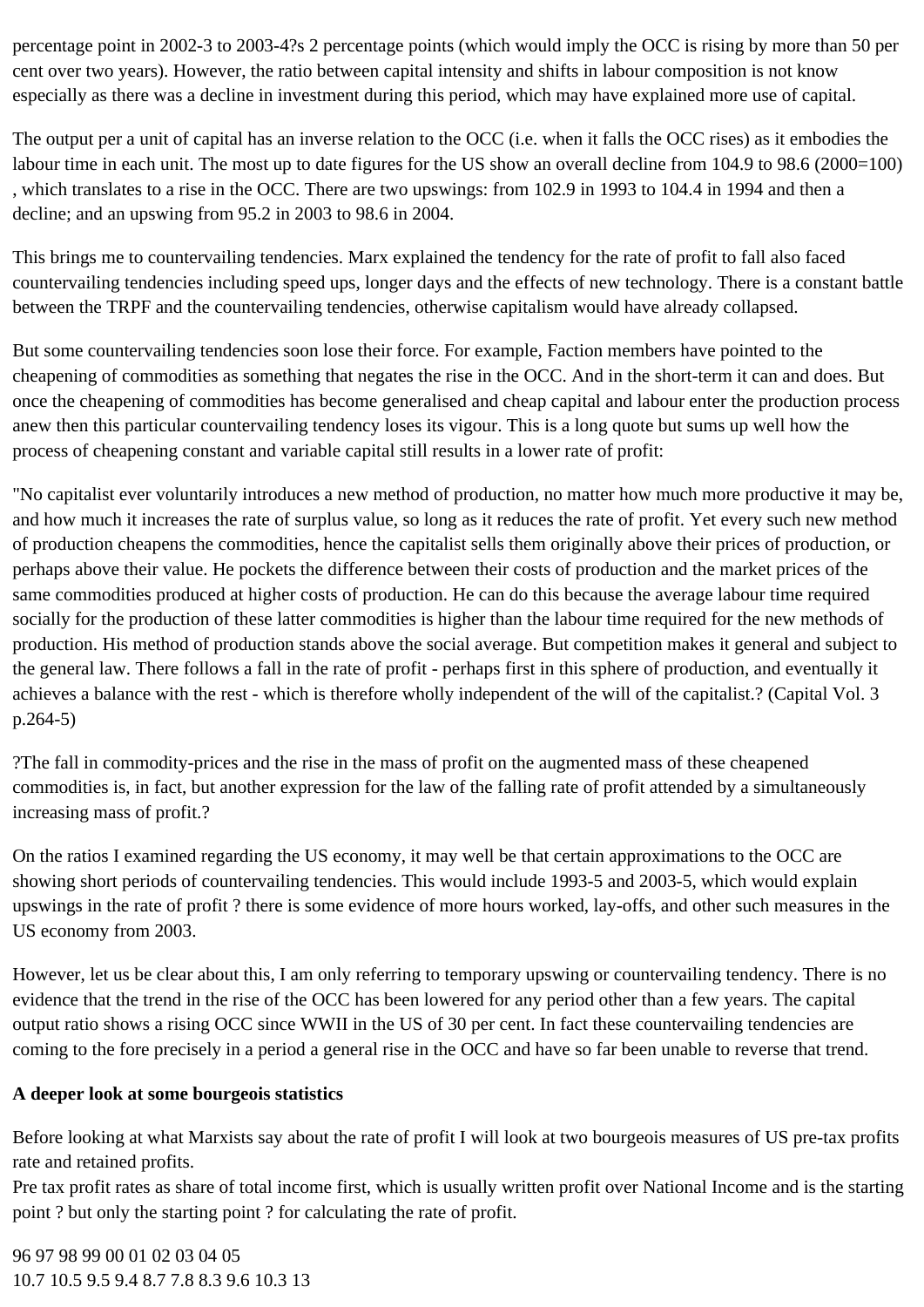Again we have to be cautious because I have seen figures that put the upswings and downswings as far greater (including bourgeois stats that show lower rates in 2005 near 5 per cent). Other sources put the rate of pre tax profit at around 16 per cent in the 1990s down to a low of 6 per cent and then up to around 13-14 per cent in the last couple of years. We have seen Fred Moseley?s figures of profit share that puts the decline at more that 20 per cent in the late 1990s while Brenner has it around at around 15 per cent during the period and because of the methods that he uses his is most probably an understatement of the decline.

However, with the exception of 2005 (which I will come to later) the upswing in the past couple of years is still at a lower rate of pre-tax profit than that of the mid 1996-7. And these figures while higher than the 1970s are still around a third to more than half down on the 1960s where rates were more than 20 per cent.

# **Retained profits in the US**

This is the amount left to reinvest after paying costs, taxes and shareholders and is an indication of surplus that the capitalist can reinvest (but not rate of profit). I have broken it down into several sectors (figures millions of dollars) to try to better grasp what is happening in the US economy.

00 01 02 03 04 US domestic 130,285 132,862 176,867 281,867 295,197 Manufacturing 814 -71,602 -70,494 -61,189 -44,436 Finance -23,913 3,271 28,248 52,790 42,225 Receipts from Rest of world 116,206 128,835 107,951 146,246 148,980 Info services -68,247 52,163 -29,993 -36,418 -54,234

Management of Companies and 32,192 47,231 56,014 56,730 57,329 Enterprises

(These are only the major sectors and there were many more smaller ones)

The first thing we notice is the more than doubling of retained profits over the past five years. Although the 2000 figure was a big drop from 1999?s \$179,874 and not much greater than 1992?s \$124,474.

We also notice the massive indebtedness of sections of US industry. Manufacturing is in debt for the whole period. Information technology, which includes broadcasting, films, software companies such as Apple and Microsoft, was another sector heavily in debt. Retained profits in 2001 are wholly reliant on receipts from the rest of the world. As the US economy came out of the recession post 2003 sections of it return to profitability with the finance sector and foreign profits being the major areas and the sector calling itself the management of companies (I presume they mean consultants such as Mckinseys).

These figures highlight the transient and weak basis of any profit upturn in the US at the moment. Its most productive sectors in terms of surplus production such as manufacturing and computers etc (which afterall were supposed to be driving the new boom of the late 1990s) are heavily indebted and making losses. US capitalism seems to be reliant on the management consultants, finance, and foreign receipts which, I think, accurately describes the parasitic nature of US capitalism.

Bill in an earlier contribution said that retained profits were a wrong measure because companies can go to the banks for loans etc (IIB 159). Well, here we have proof of the banks going to the banks for loans except of course it isn?t so profitable companies can invest but rather so weak sectors of the US economy can stay afloat, weak sectors which in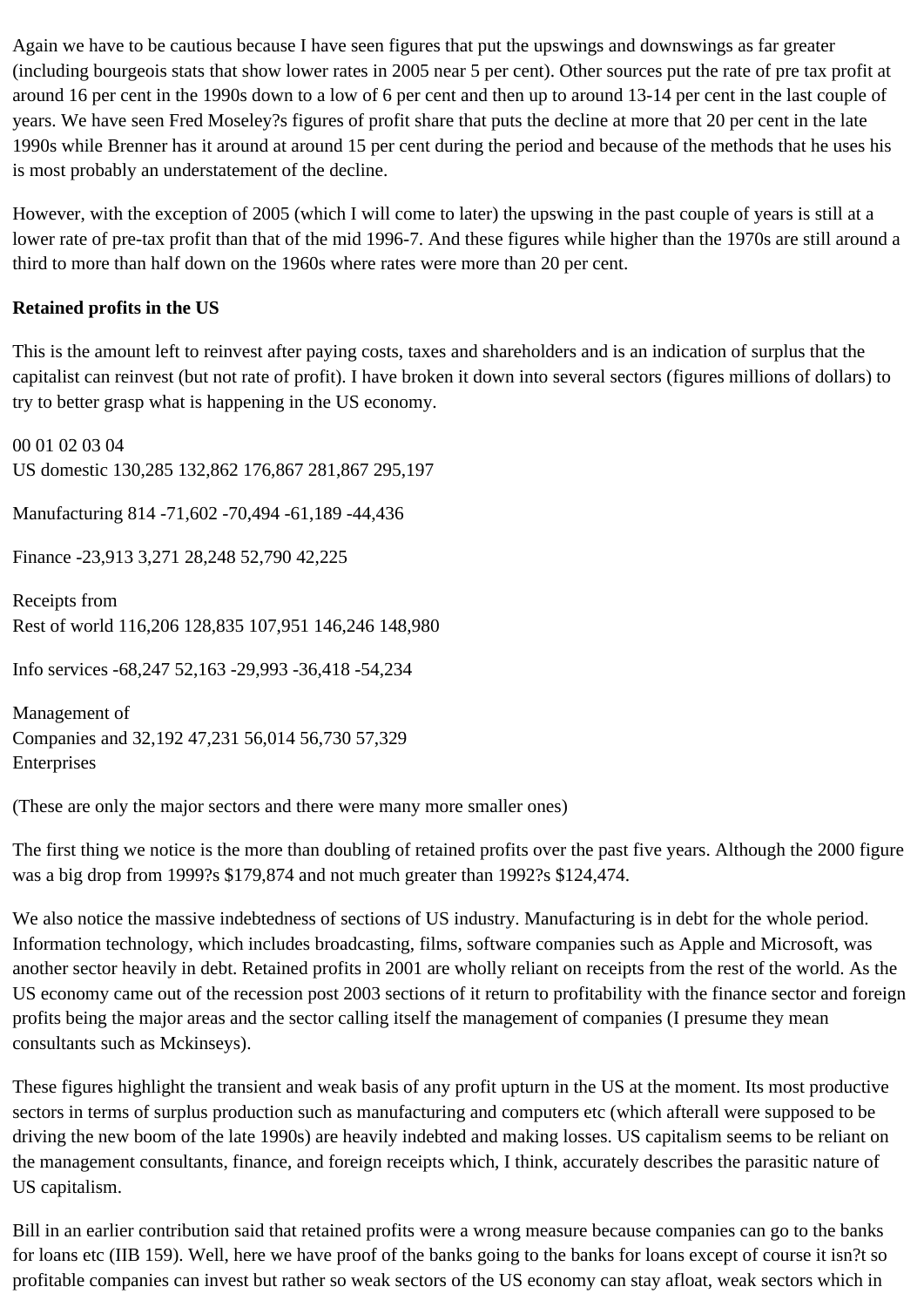former years were the mainstay of its profitability ? and in the case of information technology recently so. These sets of figures show how dependent US capital is on foreign wealth and borrowing in a period of a boom. Furthermore if companies do go to the banks for loans then they face interest charges and so on.

# **The Marxist debate on the US economy**

Since the late 1980s there has been a debate about the decline of the US economy which came to greater notice in the 1990s with the contribution of Robert Brenner along with others such as Fred Moseley, Tom Weisskopf, Amar Shaikh, Levy and Dumenil, and others.

Several of the contributors constructed their analysis on the basis of the rate of profit in Marxist terms although there are still differences over methods, estimations and debates over causes of the decline. However, there is a consensus that the 1950s and 60s saw profit rates of more than 20 per cent in US corporate industry. Then there was a steep decline unto 1973-75. Doug Henwood puts the decline from 10 per cent to 4 per cent in 1976 (se Mikki?s article in IIB 159), Moseley has it falling from 21 per cent to 10 per cent in 1980, while Brenner has less of a fall to above 10 per cent in the 1980s. All therefore agree on a nearly 50 per cent decline.

The next period which they all agree on is a return to profitability around 1993-6, Brenner says it was the first time the rate was had reached 1973 levels (just before the fall), Henwood agrees and puts it at around the 7 per cent mark (his figures are consistently lower than the rest but this is the 1973 mark for him). Moseley has a rise form 1984 which peaks at 15 per cent in 1990 and then again in 1995. However, all these figures are at least a third or more down on the levels in 1950s and 1960s i.e. there has been no return to the long boom period. Furthermore, the profit rates show a degree of unevenness, sharp upswings and downswings, not present in the earlier period.

On the back of this increase both Moseley and Brenner state that the Federal Reserve Bank?s dollar re-evaluation upwards killed off the rise in profit rates and led to the speculative boom in the late 1990s. Brenner says that the rate dropped by 15 per cent, Henwood has a drop of about a third and Moseley of about a quarter (although his fall is from 1997). Moseley says that the dollar re-evaluation also precipitated the South East Asian recession as capital went to the US post 96.

Brenner and Moseley are now saying that debt is fuelling the US economy growth and the rise in profits (Moseley?s latest figure is about 18 per cent for 2004, high, but he states this not yet the year on year plus 20 per cent growth in 1950s and 1960s) and the economy will not stand any increase in interest rates.

# **A brief note on 2003-5**

There are some processes at work that may lead to increased profitability during this period but I believe to be shortterm.

Firstly, the legal changes in the US, which have remarkably boosted pre tax profits in the US to 35 per cent in 2005 because they allowed accelerated depreciation and raised before-tax profits. The BEA states that under normal circumstances these increases should have occurred in line with other measurements such as profits on current production, which rose from 12.6 to 16.4 per cent ? just under a quarter. Profits before tax in 2004 were 13 per cent so it should have been around 17 per cent mark.

There is also evidence that this has boosted the bourgeois measures for profit mass. Figures for retained profits have doubled to over 500 million in 2005. I can?t yet get a break down but receipts from foreign earnings seem to have fallen off so it looks like this legal change has boosted a domestic upturn.

Lastly, measures of the OCC. I wrote earlier how there appears to be some countervailing tendencies at work in 2004-5, which may also account for the rise in profitability. However, legal changes and short-term reverses in the OCC are no basis of a long-term return to profitabilty of the long-boom type.

# **Tendency towards stagnation**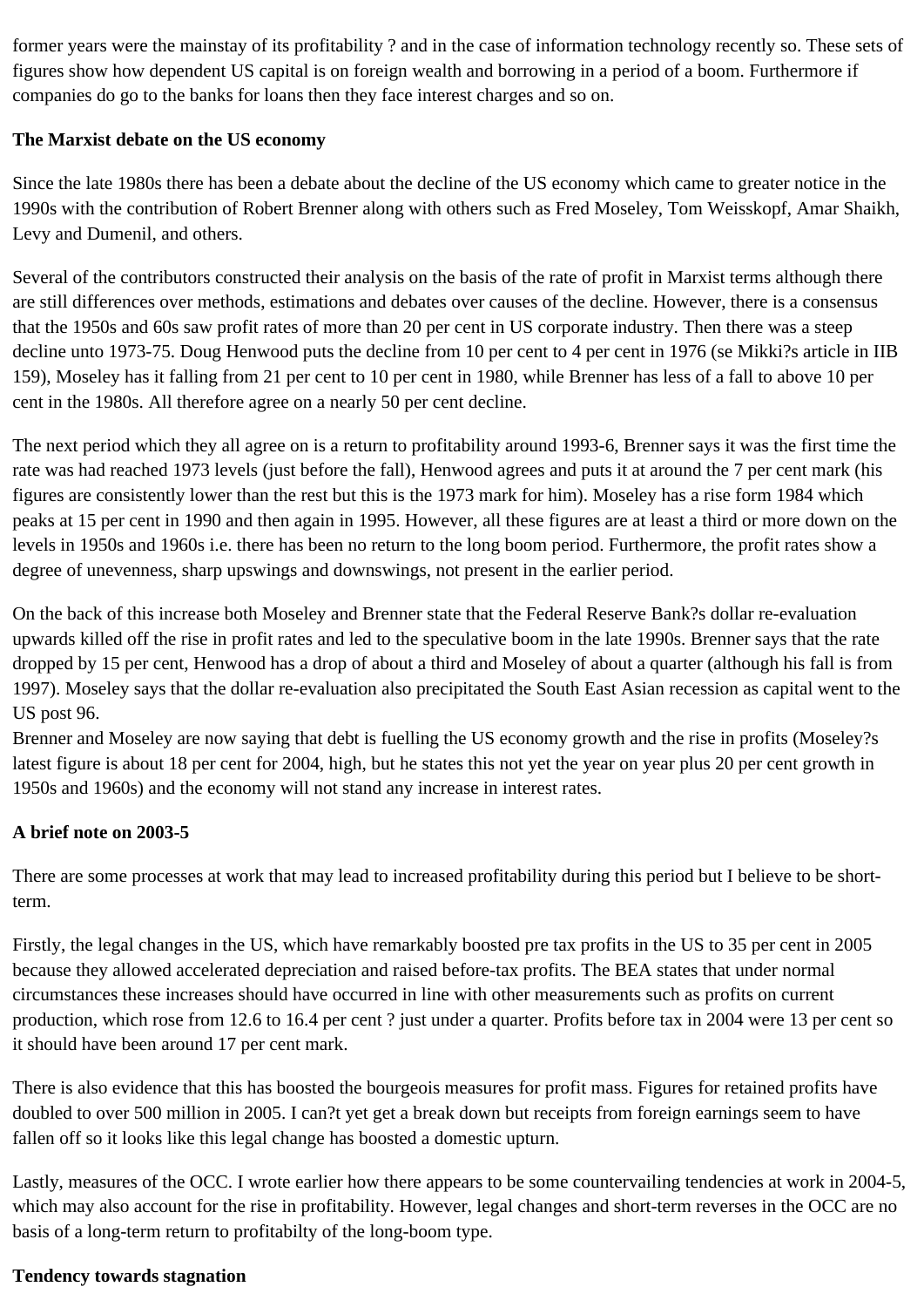The FP platforms defines the ?tendency towards stagnation? as the tendency of monopoly to suppress technological innovation and that this has been offset by globalisation. By redefining the tendency towards stagnation in such a narrow way the FP actually commits an error. As defined, inhibiting technological change, the tendency to stagnation is an ever-present feature of accumulation let alone over accumulation.

For example, here is an earlier quote from Marx:

"No capitalist ever voluntarily introduces a new method of production, no matter how much more productive it may be, and how much it increases the rate of surplus value, so long as it reduces the rate of profit.?

Marx is clearly saying that capitalists are reluctant and unwilling to introduce new technique into production. For example, Britain in the second half of the 19th century was an extremely aggressive capitalist power (on a par with the globalising states of today), accumulating masses of wealth and building the largest empire the world has seen. Yet it lost out its pre-eminent status to Germany and the USA because the latter two introduced superior production techniques (ie fixed capital) in order to compete. For example, the Bessamer process, which revolutionised the production of steel, was invented in 1850 but not introduced in Britain until Germany had done so. Likewise with electricity, which was only introduced into British factories after Germany had turned en masse to its use.

Was Britain?s conquest of the world offsetting the tendency for technology not to be introduced? No because both are derived from accumulation: the drive for markets goes hand in hand with the suppression of technological innovation on an individual and state-wide base.

It is another example of the dialectical interplay between capitalism as a total system that revolutionises the forces of production and the individual acts of capitalists or states, which fetter and undermine the revolutionary dynamic of their social system.

Neither does the tendency towards stagnation, as faction members keep distorting, mean that the economy has halted or is not growing. As capitalism is a system of expanded reproduction, it grows in most years excepting deep recessions.

The tendency towards stagnation used in the majority perspectives is a more profound concept both in reference to technology and the production of commodities failing to raise the material wealth of society. It is precisely over accumulation ? the production of too much capital that cannot be usefully used by society ? which is a hall mark of the tendency towards stagnation. We can wander the high street of any small town in the UK and spend hours in mobile phone shops yet we can?t get certain life saving drugs on the NHS. You can buy endless types of TV show but people in Africa can?t buy anti-HIV drugs because they are too expensive. And despite Bill and others stating that capitalism causes inequality (yes comrades we are aware of that), at a time of capitalist growth, why is material wealth (which according to the Faction comrades has now become a long boom of capitalist expansion) becoming ever more concentrated in fewer hands?

Why is it that along with the production of ever greater numbers of commodities is there increasing poverty, inequality and social dysfunction? Because, the limits of commodity production are coming up against the forces of production. The forces of production: labour and materials, under capitalist social relations takes the form of capital and labour power. Marx writes that the main contradiction in all class societies is that between the forces of production and the relations of production. Where the relations fetter and distort the forces of production the latter ?will burst the shell of the relations of production.?

The tendency towards stagnation in Marxism refers therefore both to materials and labour (ie human beings) and the inability of capitalism to raise their general material level often leaving capital to rot and labour to be unemployed or under used. What Marx refers to in Capital volume three as ?excess capital? and ?excess population.?

# **Conclusion**

As I wanted to unravel some Marxist categories and separated them out from supposed bourgeois equivalents, I haven?t touched debt, credit nor the massive growth in unproductive labour around the world, which sparked a debate in